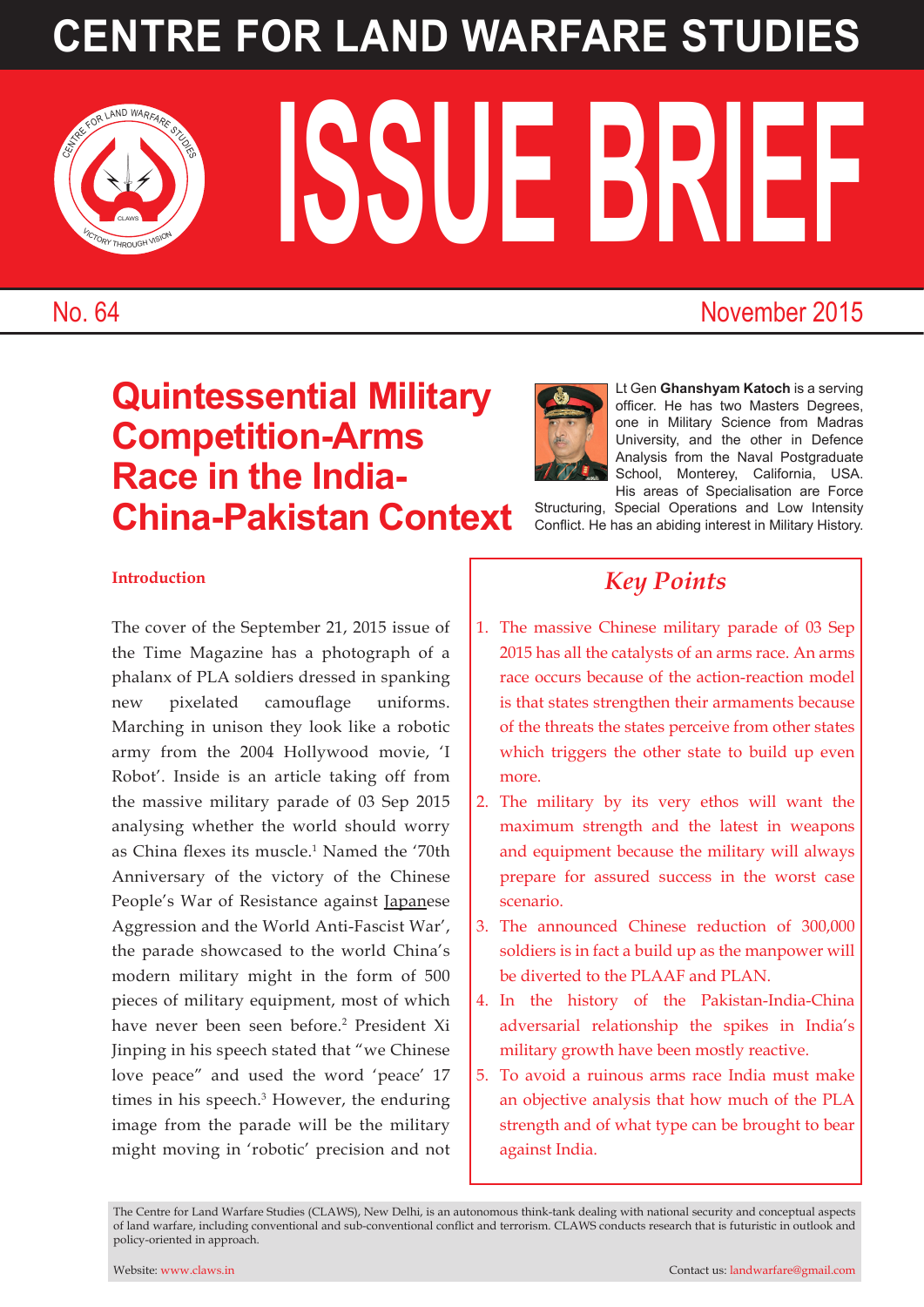2 6 CLAWS

### **Quintessential Military Competition-Arms ...**

the chaotic flight of the 70,000 doves (of peace) released into the air later. That enduring image has all the catalysts of an arms race.

#### **Dynamics of an Arms Race**

An arms race is likened to an 'action-reaction' model.4 Barry Buzan, the International Relations expert states that the basic proposition of the action-reaction model is that states strengthen their armaments because of the threats the states perceive from other states.<sup>5</sup> An action by a potentially hostile state to increase its military strength will raise the level of threat seen by other states, who will react by increasing their own strength. Arms races are potentially ruinous. It is the arms race between USA and the USSR between 1945 and 1991 which led to the implosion of the USSR and the decline of USA.<sup>6</sup> The same dynamics had helped a third party, China. There will be always some third party which will benefit from an arms race between two competitors. Both Eastern and Western moral stories and scriptures, such as Aesop's Fables, the *Panchatantra* and the *Jataka* Tales have stories in which two disputants lose the object of their dispute to a third. We all have read about 'The Lion, the Bear and the Fox' , 'The Two Cats and the Monkey' or 'The two Dogs and the Bone' in our childhood days yet mature nations neglect the moral lesson.

#### **Arming and its Relationship with Military Ethos and Political Direction**

The military by its very ethos will want the maximum strength and the latest in weapons and equipment. The reason for this is simple "The function of an army is to fight... $[$ to win]".<sup>7</sup> If no clear directions are given by the government then ignorance of the factual situation will fuel an arms race because the military will always prepare for assured success in the worst case scenario.

The eminent US General, Matthew .B. Ridgeway had this to say about the relationship between the military leadership and the government:

'[The Government says to the military] "…this is our national policy. This is what we wish to accomplish, or would like to do. What military means are required to support it?" The soldier studies the problem in detail. "Very well," he says to the statesman. "Here is what your policy will require in men and guns, in ships and planes."….If civilian authority finds the cost to be greater than the country can bear, then either the objectives themselves should be modified, or the responsibility for the risks involved should be forthrightly accepted. Under no circumstances, regardless of pressures from whatever source or motive, should the professional military man yield, or compromise his judgment for other than convincing military reasons. To do otherwise would destroy his usefulness'.8

Political goals should be based on vital national interests and military goals should be consistent with and support the political goals. If there is disconnect in the presence of an adversarial situation then there is bound to be an arms race. This will also be a race with haphazard spending and inadequate funding.

#### **Driver of Chinese Military Modernisation**

The core value of China is its single party, the Communist Party of China (CPC). While other values of China have changed i.e it has transformed to a capitalist model of development, yet it remains a single party state and not a multiparty which is a *sine quo non* in democracy. Globalization has brought great prosperity to China. It has also brought aspirations of democracy to the people and responsibility to protect overseas interests upon its armed forces.

To counter the former, the primeval instinct of self preservation forces China to look at the champion of democracy, the USA, as an existential threat. The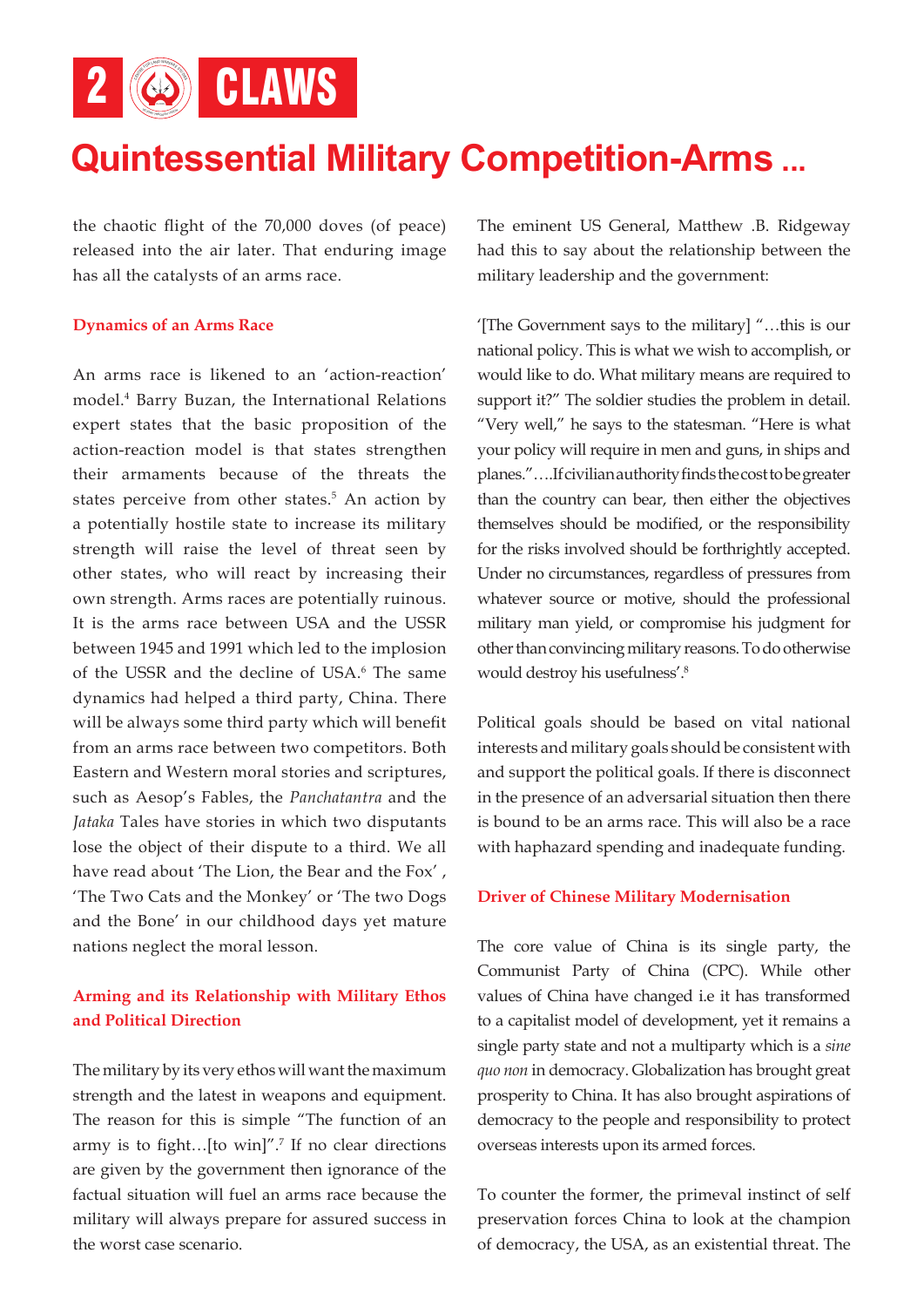

threat is not a direct military threat. It is subversion of its people through two regional democracies. The first is Taiwan which is Communist China's alter ego. The second is Japan with which it also has abiding hatred and suspicion on account of two ruinous wars fought with Japan in 1894-1895 and 1937-1945. The ideological existential threat that China perceives from these two countries is protected as well as projected by the military shield of the United States.

In 1985 there was a major reorientation of Chinese military strategy because of which the size of the PLA was drastically reduced from 4.238 million to 3.2 million.9 Subsequently reductions have been 500,000 troops in 1997 and 200,000 in 2003.10 The cut announced in 2015 is the fourth since the 1980's. As far as China is concerned the cuts do not herald a scaling down of its threat perceptions or military ambitions. In fact it is a scaling up. This is a result of two factors. The first is that the Gulf Wars had convinced China about the primacy of modern equipment to win wars. The second is the realignment of Chinese outlook from continental to global because of its greatly increased trade interests in the world. These mandate protecting the trade routes as well as overseas assets. The 2015 White Paper on military strategy clearly brings out this shift in priorities by stating that the special focus area of the PLA will be the Navy.<sup>11</sup> To that extent the latest announcement of troop cuts has been clearly enunciated to be the enabler of modernization and increase in the strength of the Air Force and the Navy.<sup>12</sup> The increase in strength of the PLAN<sup>13</sup> will make the Indian Navy uneasy and force it to increase its capability. Any military foresees the complete might of its adversary being directed towards it. A naval arms race is bound to ensue.

#### **The India-China-Pakistan Arms Race Construct**

As brought out above, China is building up its military capability based upon the threat it perceives,

specifically from the USA. However, that capability adds to Indian apprehensions. India fears that the capability can be used against it. This leads it to build up its military capability to deter the Chinese. Indian military buildup threatens the Pakistanis as they appreciate that forces from India's Northern and Eastern borders can be employed against it. There can be no concrete assurance that China will prevent the shifting of such forces as in international relations there are no permanent enemies or friends. Build up of Pakistani capabilities forces India to enhance its capabilities to maintain an ability to impose punitive deterrence upon the Pakistanis. India also knows that countervailing pressure from China can prevent India from relocating forces from the Indo-China border. All its diplomacy aims to ensure that China remains out of any India- Pakistan war but this cannot be a given. Indian strategic planners therefore have to cater for a two front war; *ergo*, the race continues. In case the numbers are not increased then quality is improved through modernisation in a tit for tat reaction. This has been the norm in the India-China-Pakistan arms race construct since 1962. China is the catalyst though not the primeval threat to India.

#### **Models of Military Buildup**

There are three models of the building of military capability. These are Threat, Capability and Budget Based. The Threat Based model is the most tangible as buildup is guided by the assessed threat. It can go wrong in case of faulty intelligence and incorrect assessment of the intentions of the state(s) perceived as 'hostile'. Capability Based is relevant when no clear military threats exist. The aim is to build up capability to defeat threats to national security that may arise. A great power like the USA may also have to build up military might to take on the security threats to allies or to maintain pre-eminence in the world. Budget based is not really a defined model. It occurs when a state needs to build up military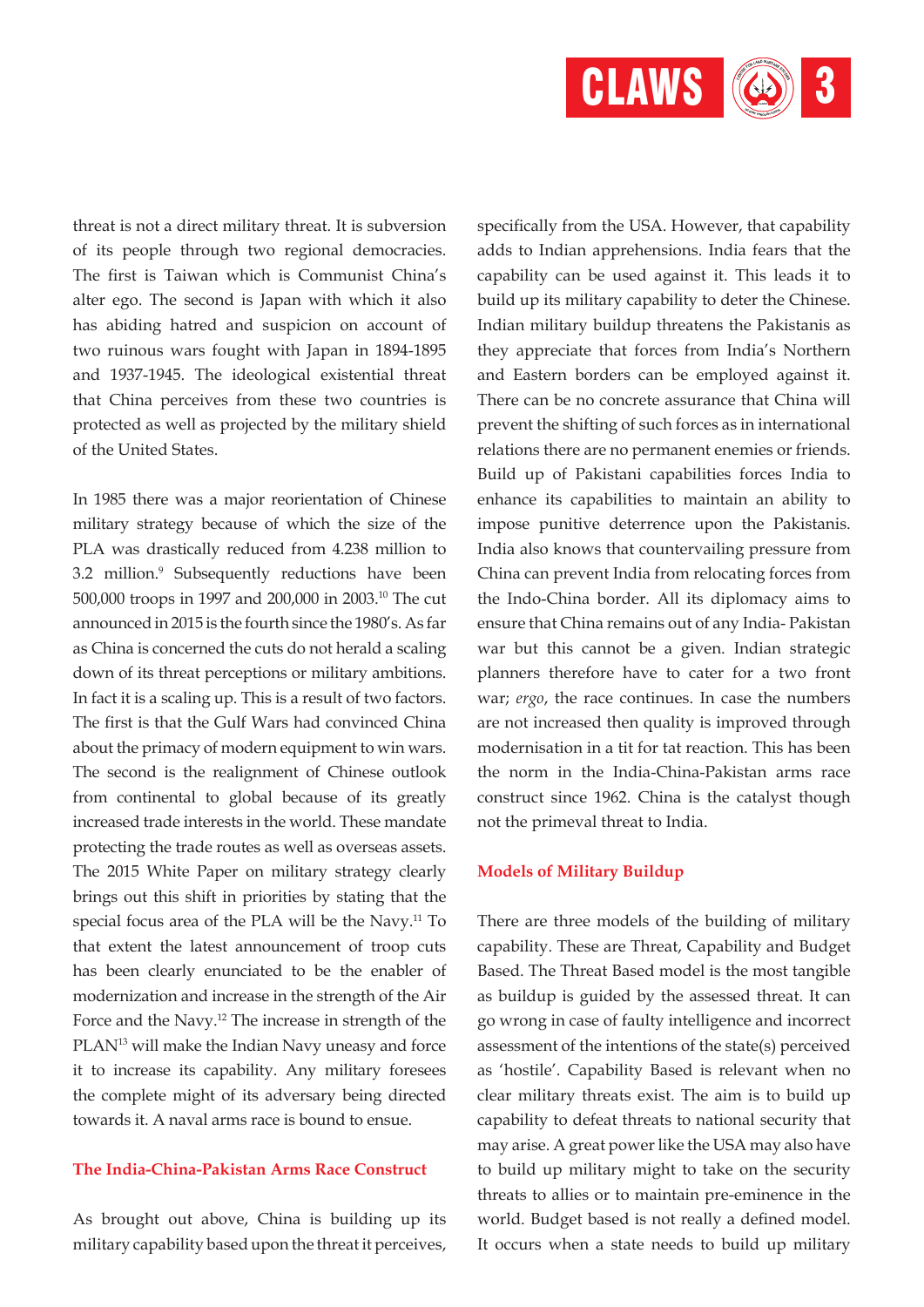

capability but does not have adequate financial resources or wants to focus on development. It is more relevant in a developing country where there are many other sectors of society (Health-care, education, infrastructure) which need government investment. In this case the government has to take a calculated risk to invest less in defence and more in other sectors. In case adversaries exist then the government has to invest in diplomacy as a hedge to threats. India did this in the 1950's by investing in the Non-Aligned Movement diplomacy. It was perceived to be a far less costly proposition than spending on military buildup. It also proved to be an ineffective hedge. Delving into the reasons for that is not the scope of this brief.

In the history of the Pakistan-India-China adversarial relationship the spikes in India's military growth have been mostly reactive. India's military buildup had been a result of the 1962 war with China. This led to independent India's first systematic rearmament.<sup>14</sup> The buildup in turn alarmed the Pakistanis that their opportunity to wrest Kashmir by force would be lost forever once the Indian buildup was complete. This led to the 1965 war. Indian armed forces had seen a decline in numbers from partition onwards. The post colonial Indian solidarity with China had brought forth the principle of *Panchsheel*- The five principles of peaceful coexistence. In the 1950's, convinced of the non likelihood of their ever being war on the Indian subcontinent the army was even used as troop labour to build new cantonments as the army set up new stations conforming to the new border. The dulling of our sword was obvious in the days to come.

The other periods of military buildup have been in the 1980's when a relative period of peace on the borders post the 1971 War and an economic upsurge, led India to aspire to a greater regional power status. Capability based planning led to major weapon purchases notably from the USSR. This gave India the capability and confidence to intervene overseas

in Sri Lanka and Maldives. Well aware that they could not match India in conventional military arms race Pakistan invested in two diverse strategies. It spurred its quest of going nuclear and it led to its unleashing proxy war in Punjab and J&K. Of course the nuclearisation became overt only in 1998.

#### **The Numbers Game and Arms Race**

Numbers have traditionally been associated with military might. It is because of this deeply ingrained perception that threats are quantified in numbers of soldiers, tanks, guns, aircraft, warships and nuclear warheads. Post the Chinese parade on 03 Sep 2015 The Times of India carried a table comparing strengths of Indian and Chinese armed forces. Obviously the Indian armed forces in quantities appear significantly weaker. However an objective analysis should assess that how much of the PLA strength and of what type can be brought to bear against India. A non military person reading such tables of military balance would end up comparing India's 2874 tanks with  $6540$  Chinese tanks<sup>15</sup> without being aware that tanks have little relevance on the high altitude Sino-Indian border. The number of Indian tanks is more relevant to Pakistan which has 2531 tanks<sup>16</sup>. Similarly comparing the number of Chinese and Indian submarines is irrelevant because the major Chinese naval threats are in the Pacific and not the Indian ocean. Aircraft have a different dynamic as theoretically the bulk of the PLAAF aircraft can be used against India, but here again the distance of their airbases, the load carrying capacity of the warplanes in case operated from the nearer airbases in Tibet, will all need to be factored in to come to an objective threat analysis.

Such analyses *are* done by the armed forces but often public opinion affected by the media will fuel an arms race; this must be avoided. No country on its own can fight a two front war.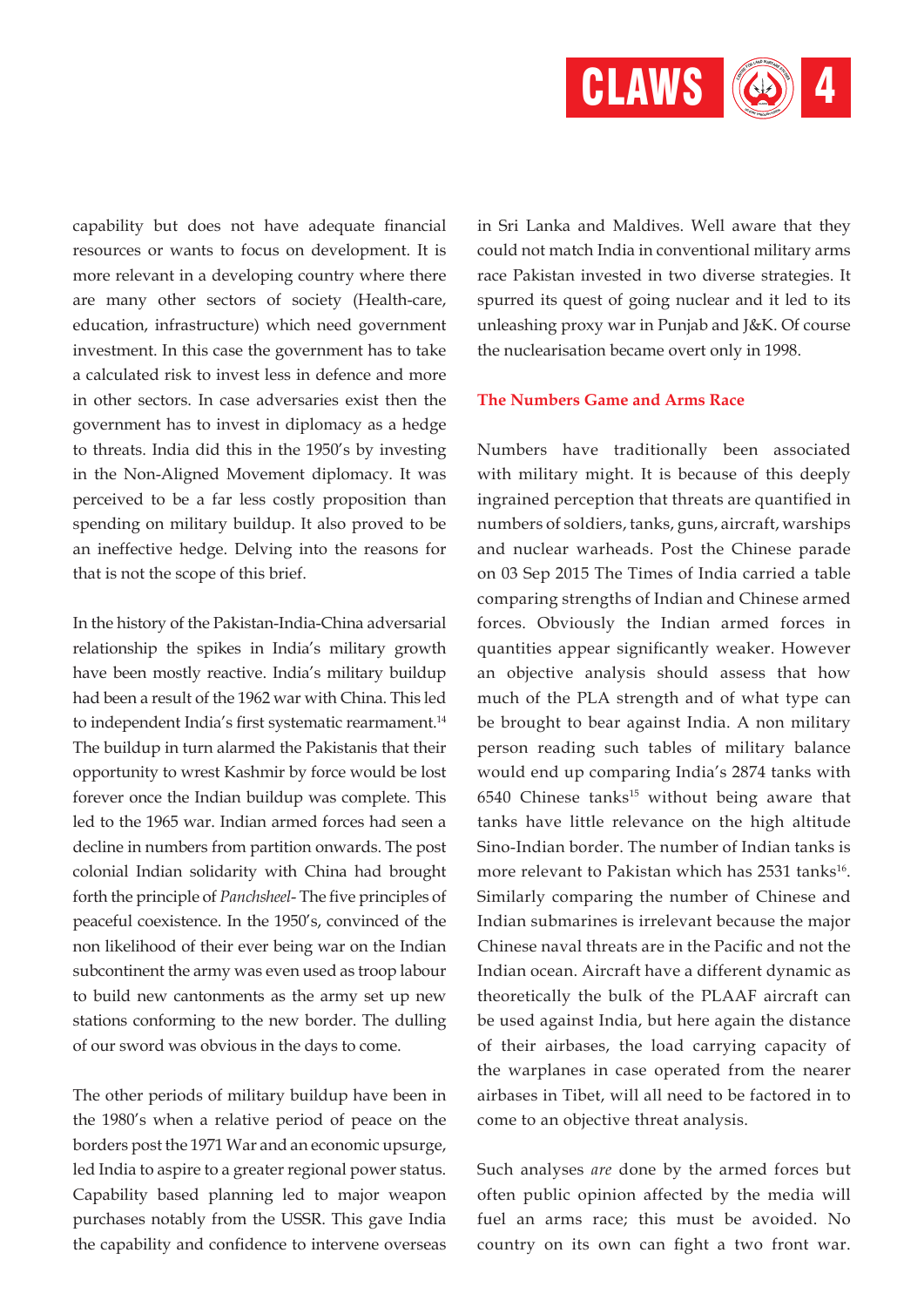

When having two hostile borders, astute statecraft should ensure that war is fought only on one front. Two front wars, such as those by Germany and Japan in World War II, and in recent times by USA in Iraq and Afghanistan impose great cost and enhance the likelihood of defeat. The only example of fighting a successful two front war is in the case of Israel in 1967 and 1973. In Israel's case the short interior lines of communication because of the small size of the country helps. In sub-continental India's case, which at the moment is practically the only country in the world having two unsettled borders with major military powers, adequate capability to hold one front defensively while being aggressive on the other, should exist. If we have not had to fight a real two front war against China and Pakistan so far, the deduction is that so far our statecraft has not failed.

#### **Recommendations**

The following are the recommendations of this Issue Brief:

- l Objective analysis can help in avoiding an arms race. We should not get thoughtlessly into an arms race. We should assess the threats realistically and synergise our national military strength and resources and build capabilities accordingly.
- Fighting a two front war is a situation which needs to be avoided. Arming for it is financially taxing and at the cost of development. Diplomacy should provide a hedge against an adverse two front situation. In *realpolitik*, alliances whether open and formal or implied and informal are essential. India has done that in the past $17$  and must not shy away from doing it in the future.
- We should analyse what is the quantum of forces that China can practically bring to bear on us and not expect that the complete PLA will be unleashed upon India.
- We should not get into an arms race with China. Our aim should be have the ability to defend ourselves. Adequate arming to defend ourselves will *ipso facto* give us the capability to defeat Pakistan. Our nuclear deterrent should be strong and viable to impose dissuasive deterrence on China.
- l While Air and to a lesser degree Naval forces can be quickly shifted from one front to the other, it is the ground forces which need to be in adequate strength to cater for both fronts because it takes time to shift them from one front to the other.

#### **Conclusion**

Arms races are an affirmation of power. Used as a strategy they can win a war without fighting, by bankrupting the opponent. This is what the US 'Star Wars' did in hastening the demise of the USSR along with other factors. But that needs adequate financial commitment to the defence budget matched by Information Warfare and strategic *finesse* in walking a fine line.

George Orwell ruminating on marching in goose step had noted that it is "one of the most horrible sights in the world . . . It is simply an affirmation of naked power; contained in it, quite consciously and intentionally, is the vision of a boot crashing down on a face."18 The robotic Chinese soldiers on the cover of the Time magazine referred to in the beginning of the brief are a deliberate symbolism of Chinese power. They symbolize a steadfast determination to sweep everything in their path. We need not be awed by this symbolism.

The Indian and Pakistani border guarding para military forces at the daily flag lowering ceremony at the Wagah Border have raised goose-stepping to new levels of aggression. Converted to a mix of exaggerated goose-stepping and 'eyeballing', the clashing of their boots (or sandals in the case